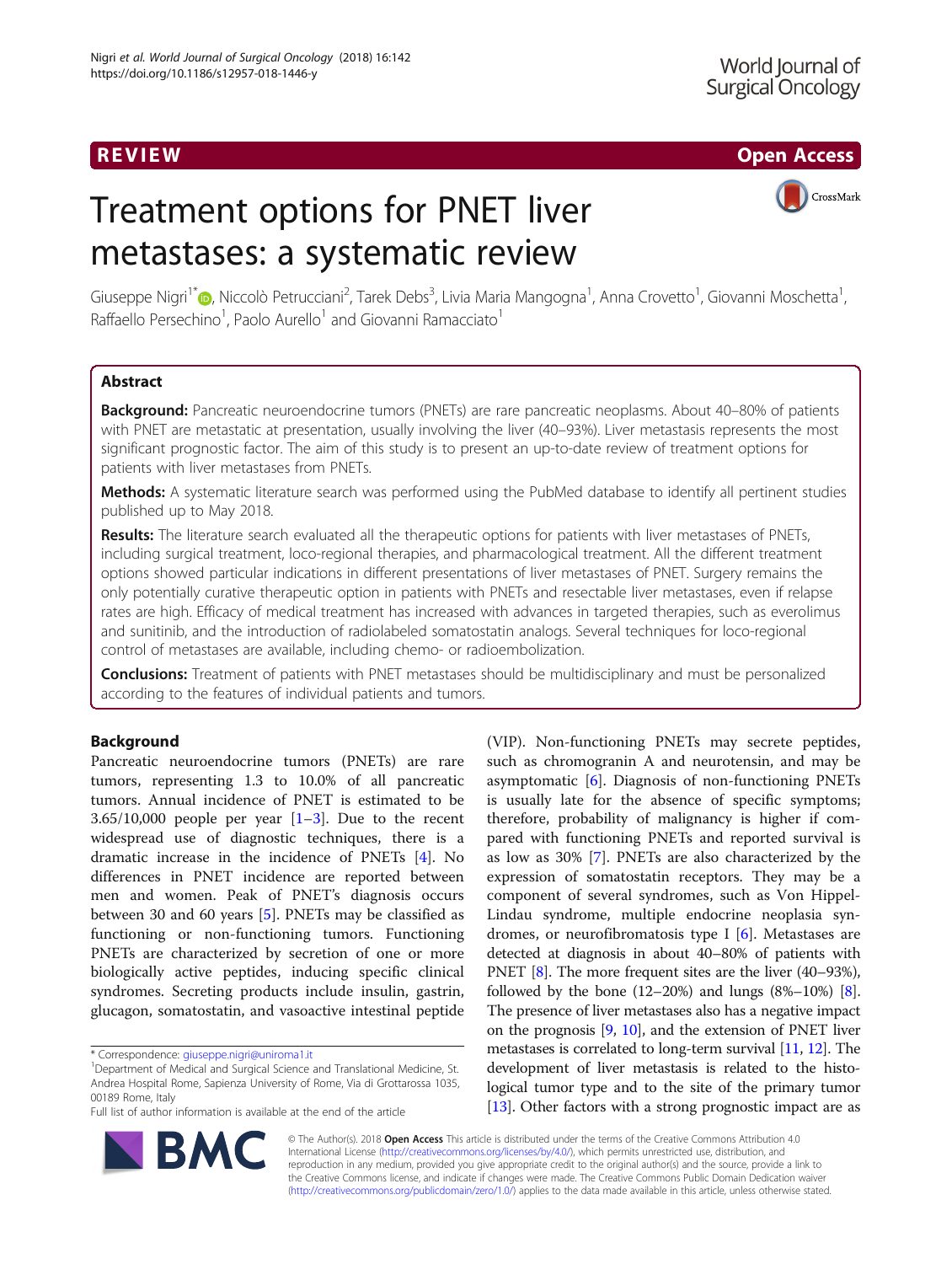follows: size of the primary tumor, mitotic index, vascular and lymphatic invasion, proliferative activity, metabolite serum concentration, and cellular atypias [\[14\]](#page-7-0). Treatment of metastatic PNETs is complex and requires multidisciplinary expertise including medical, interventional, and surgical specialties.

Furthermore, multidisciplinary management of metastatic PNETs is in constant evolution. Therefore, it is important to periodically review the recent acquisition, to provide up-to-date and comprehensive data to clinicians. This review, based on a systematic literature search, aims to discuss metastatic PNET's management from clinical, biochemical, and radiological diagnosis to treatment, focusing on all treatment possibilities in a multidisciplinary approach.

# Methods

#### Search strategy and study selection

A systematic literature search was performed using the PubMed database, in order to identify all studies published up to May 2018 reporting data on patients treated for liver metastases from pancreatic neuroendocrine tumors (PNETs) undergoing surgical treatment, including liver resection or liver transplantation, interventional procedures, or medical treatment. The following MeSH search terms were used: "liver" OR "hepatic," "metastasis OR metastases," and "pancreatic neuroendocrine tumor" OR "PNET." The "related articles" function was used to broaden the search, and all the abstracts and citations of all returned studies were reviewed. The full text was examined, in case of any doubt after reading the article's abstract. Non-English language studies were excluded. Two authors (NP, LM) examined the articles to establish the inclusion in this review.

# Results

#### Search results

Initial search retrieved 10,135 articles. Titles and abstract were analyzed to identify 476 relevant publications. Of them, 116 articles were retained to review the current literature on this topic  $[1–116]$  $[1–116]$  $[1–116]$  $[1–116]$  $[1–116]$ . PRISMA flow diagram is showed in Fig. [1](#page-2-0). The majority of them were observational studies. Meta-analyses and review were the second most represented group.

### Diagnosis and staging

The main factors determining the clinical manifestation of PNET liver metastases are the liver tumor load and the degree of endocrine activity. Usually, patients may remain asymptomatic for a long time. Development of carcinoid syndrome is possible, such as abdominal pain or discomfort. Liver malfunction or failure is a rare occurrence, even in the case of extensive liver involvement [\[15](#page-7-0)].

Diagnosis is done on the basis of biochemical laboratory examinations, including specific tumor markers, and on radiological imaging.

Plasmatic chromogranin A is a widely accepted tumor marker, used for diagnostic and prognostic purposes and to evaluate the response to treatment. Its specificity and sensitivity depend on tumor type and volume [\[16](#page-7-0)]. 5-Hydroxyindoleacetic acid is a urinary metabolite of serotonin, which may be increased in patients with metastatic PNET, and it is used for diagnosis and follow-up [[17](#page-7-0)]. Other biochemical markers are less used in clinical practice, including urine serotonin, synaptophysin, neuron-specific enolase, parathyroid hormonerelated protein, calcitonin, pancreatic polypeptide, and human chorionic gonadotropin [\[18\]](#page-7-0). On the other hand, functioning tumors secrete hormones related to a specific clinical syndrome, such as insulin (insulinoma), glucagon (glucagonoma, confirmed by serum glucagon level > 1000 pg/mL), gastrin (elevated serum gastrin and gastric acids), and vasoactive intestinal polypeptide (vipoma, VIP values > 200 pg/mL) [[19](#page-7-0)–[21](#page-7-0)].

Somatostatin receptor scintigraphy is frequently used for PNET imaging. Advantages include the acquisition of whole-body images with possible visualization of the primary tumor and metastases, and the possibility to identify the patients who are candidates for somatostatin receptor-based radiotherapy [[22\]](#page-7-0).

Positron emission tomography (PET) with DOTATOC or DOTANOC associated with the positron emitter Gallium 68 allows even better sensitivity (up to 30% higher than standard imaging) [[23\]](#page-7-0).

CT scan has wide diffusion and is associated with sensitivity rates up to  $94-100\%$  [\[24\]](#page-7-0), especially if combined with PET [\[25\]](#page-7-0). Magnetic resonance imaging is also used in the staging and evaluation of disease progression, for its ability to detect lesions in the liver, combined with reduction of excessive radiation burden [[26](#page-7-0)].

Several staging systems exist for PNET classification. The WHO, European Neuroendocrine Tumor Society (ENETS), and American Joint Committee on Cancer (AJCC) have proposed each a staging system [[27](#page-7-0)–[29](#page-7-0)]. The WHO classification is based on cellular proliferation (measured as mitotic count and Ki-67 expression), as shown in Table [1](#page-3-0) [\[27\]](#page-7-0). The ENETS staging system (Table [2](#page-3-0)) is based on TNM classification [[28\]](#page-7-0), and the AJCC staging system (reported in Table [3](#page-3-0)) is developed from the TNM staging system for pancreatic adenocarcinoma [[29\]](#page-7-0).

# Treatment options for metastatic PNETs

The therapeutic options for patients with liver metastases from pancreatic neuroendocrine tumors include surgical treatment, loco-regional therapies, and pharmacological treatment. The decision of the treatment strategy is based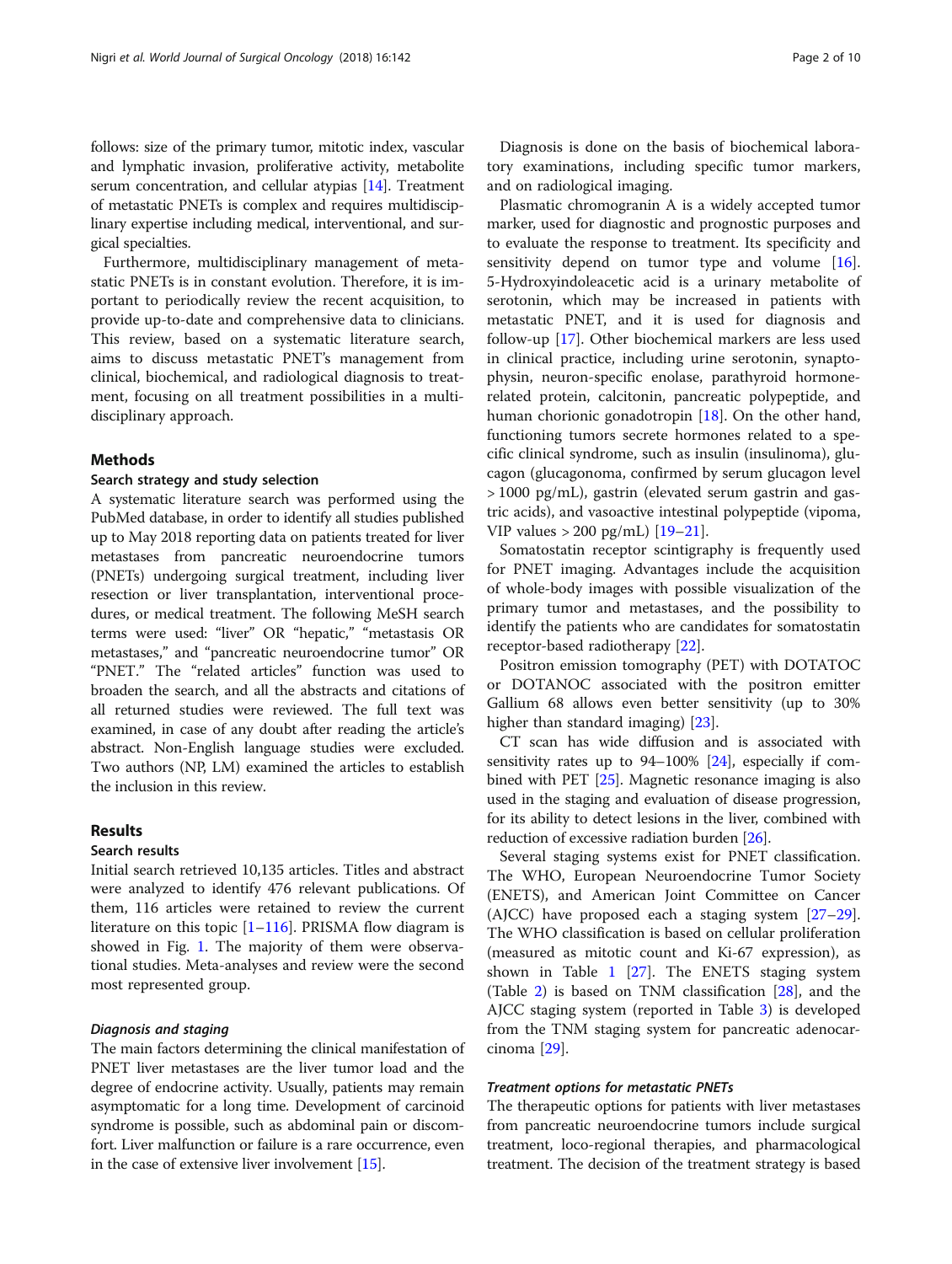<span id="page-2-0"></span>

on the analysis of patient performance status and comorbidities, on accurate tumor staging, and on evaluation of prognostic factors. Surgery represents the only potentially curative therapy when the disease is completely resectable. In patients with advanced and unresectable disease, however, the therapeutic goal is lengthening survival with the best possible quality of life and palliation of symptoms, using a multidisciplinary approach.

# Liver surgery for pancreatic neuroendocrine liver metastases

Surgery remains the treatment of choice in selected patients with PNETs and resectable liver metastases, because it may provide cure. Liver resection for neuroendocrine metastases is associated to long-term survival advantages and disease control [\[30,](#page-7-0) [31](#page-7-0)]. Surgery may have either curative intent, when complete resection is possible, or palliative intent, when the majority of the tumor burden is removed to control the symptoms of the disease. Due to the rarity of the disease, the majority of published articles on surgical treatments of liver metastases from neuroendocrine tumors report data on neuroendocrine metastases from several primary sites (e.g., GEP-NET metastases).

# Potentially curative surgery

Potentially curative surgery is possible in only 10–25% of patients with liver metastases [[32\]](#page-7-0). Bilobar metastases may be treated with two-step resections, and preoperative portal vein embolization may be used to induce hypertrophy of the left liver lobe, as in colorectal liver metastases [\[33](#page-7-0)]. Concurrent or staged resection of the primary lesion and liver metastases may be considered, if surgery can remove most of the metastatic tumor volume (> 90%). Criteria helping to select patients for surgery include the presence of well-differentiated G1/ G2 tumors, absence of distant lymph node metastasis, absence of extrahepatic metastasis, absence of diffuse peritoneal metastasis, and absence of right cardiac dysfunction [\[34\]](#page-7-0).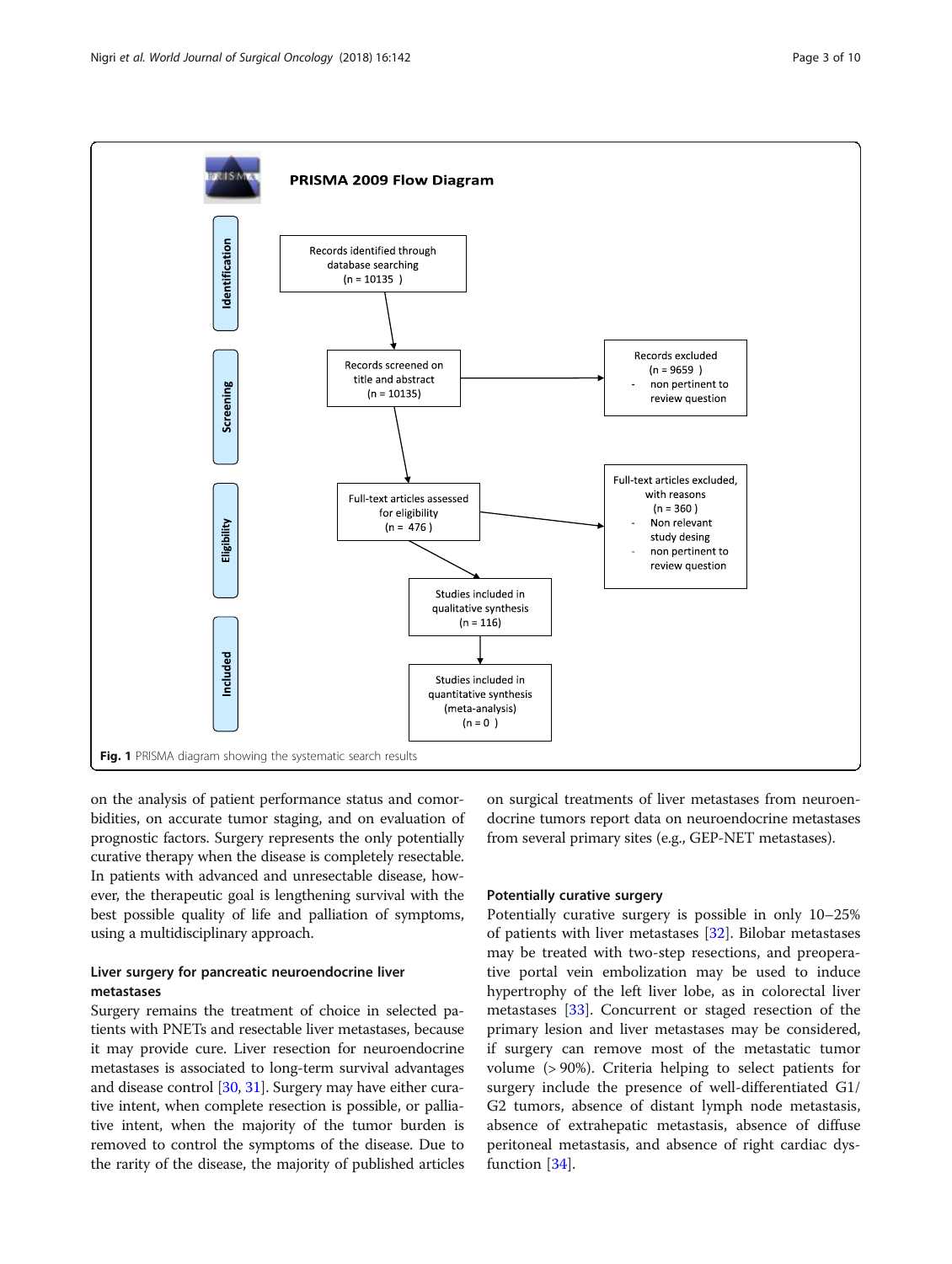|                 | Grade 1 (G1)        | Grade 2 (G2)              | Grade $3$ (G3)        |  |
|-----------------|---------------------|---------------------------|-----------------------|--|
| Ki-67 index     | < 3%                | $3 - 20%$                 | > 20%                 |  |
| Mitotic count   | $<$ 2/10 HPF        | 2-20/10 HPF               | $> 20/10$ HPF         |  |
| Differentiation | Well differentiated | Moderately differentiated | Poorly differentiated |  |

<span id="page-3-0"></span>Table 1 WHO grading system for PNETs [\[27\]](#page-7-0)

WHO World Health Organization, PNETs pancreatic neuroendocrine tumors, HPF high-power field

Unfortunately, tumor relapse in the first 2 years after resection is reported in the majority of patients [\[35](#page-7-0)], and a relapse rate of up to 80% at 5 years has been shown [[36](#page-7-0)–[50](#page-7-0)]. Despite the elevated percentage of tumor recurrence, 5-year survival rates approach 85%, which is in favor of an aggressive surgical approach. Morbidity and mortality of liver resection are acceptable with the advancement in preoperative management and surgical techniques, and are comparable to liver resection for other diseases [\[36](#page-7-0)–[51](#page-7-0)].

No randomized trials have compared the results of liver resection to other non-surgical treatments for PNET liver metastases [[52\]](#page-7-0). However, retrospective comparisons of the outcomes of patients treated with medical therapies or palliative care or surgery highlight the advantages of surgical treatment. Survival outcomes of curative surgery are better than those of loco-regional therapies, such as liver chemoembolization, as reported by Elias et al., detecting a 5-year survival rate of 71% for 47 patients who underwent partial hepatectomy versus 31% for 65 patients treated with chemoembolization [[41\]](#page-7-0). Furthermore, Tao et al. demonstrated that debulking surgery improves the effect of the subsequent loco-regional treatment [\[49](#page-7-0)].

The presence of a single liver metastasis is associated with better survival, as shown by Frilling et al. [[32](#page-7-0)]. In cases of synchronous metastases, simultaneous resection of the primitive tumor and hepatectomy has been reported, with acceptable postoperative morbi-mortality. Sarmiento et al. treated 23 patients who underwent synchronous pancreatic and liver resection. Postoperative

Table 2 ENETS staging system for PNET [[28](#page-7-0)]

| <b>Table 2</b> Livers staging system for Fiver [20] |                |                |                |  |  |
|-----------------------------------------------------|----------------|----------------|----------------|--|--|
| Stage                                               | Т              | N              | M              |  |  |
| $\mathbf{I}$                                        | T1             | N <sub>0</sub> | M <sub>0</sub> |  |  |
| <b>IIA</b>                                          | T <sub>2</sub> | N <sub>0</sub> | M <sub>0</sub> |  |  |
| IIB                                                 | T <sub>3</sub> | N <sub>0</sub> | M <sub>0</sub> |  |  |
| <b>IIIA</b>                                         | T4             | N <sub>0</sub> | M <sub>0</sub> |  |  |
| IIIB                                                | Any T          | N1             | M <sub>0</sub> |  |  |
| $\mathsf{N}$                                        | Any T          | Any N          | M1             |  |  |

ENETS European Neuroendocrine Tumor Society, PNET pancreatic

neuroendocrine tumors, T1 tumors < 2 cm limited to the pancreas, T2 2–4 cm limited to the pancreas, T3 > 4 cm limited to the pancreas or invading the duodenum or common bile duct, T4 tumor invading adjacent structures or large vessels, N0 no regional lymph node metastases, N1 regional lymph node metastases, M0 no distant metastases, M1 distant metastases

mortality was 0%, the major complication rate 18%, and the 5-year survival was as high as 71% [[42](#page-7-0)]. Bonney et al. showed comparable results, with morbidity of 25%, one death in the postoperative period, and a 5-year survival of 70% [[48](#page-7-0)].

#### Cytoreductive surgery

Cytoreductive surgery in patients with PNET liver metastases aims to increase survival, control symptoms, and improve quality of life. Cytoreductive liver resections are indicated in patients with symptoms not controllable with medical or hormonal treatment. It consists of resection of more than 90% of the tumor mass [\[53,](#page-7-0) [54](#page-7-0)]. Recently, Morgan et al. proposed a threshold of > 70%, with the argument that postoperative results are comparable between debulking  $> 70$ ,  $> 90$ , and 100% [\[55\]](#page-7-0). Reduction in tumor volume may reduce the immunosuppressive effects of the tumor and decrease the probability of development of further metastases. Surgical debulking is efficient for the symptoms in the majority of patients with functioning PNETs [\[44](#page-7-0)–[47](#page-7-0), [56\]](#page-8-0). Combined approaches including aggressive surgical resection, ablative therapies, and chemotherapy may be employed to obtain cytoreduction of the tumor [[57](#page-8-0)].

Symptomatic benefits are achieved in 80–90% of patients submitted to curative liver resections [\[12](#page-7-0), [42,](#page-7-0) [54](#page-7-0)]. The mean duration of the response to the surgical debulking is correlated with the amount of tumor removed and to the normalization of tumor markers [\[12](#page-7-0)]. Recurrence of symptoms occurs in the first 5 years after

Table 3 AJCC staging system for PNETs (7th edition, 2010) [[29](#page-7-0)]

|                | $\overline{\phantom{a}}$ |                |                |
|----------------|--------------------------|----------------|----------------|
| Stage          |                          | Ν              | M              |
| $\overline{O}$ | Tis                      | N <sub>0</sub> | M <sub>0</sub> |
| IA             | T1                       | N <sub>0</sub> | M <sub>0</sub> |
| IB             | T <sub>2</sub>           | N <sub>0</sub> | M <sub>0</sub> |
| <b>IIA</b>     | T <sub>3</sub>           | N <sub>0</sub> | M <sub>0</sub> |
| IIB            | $T1-3$                   | N1             | M <sub>0</sub> |
| $\parallel$    | <b>T4</b>                | Any N          | M <sub>0</sub> |
| IV             | Any T                    | Any N          | M1             |
|                |                          |                |                |

AJCC American Joint Committee on Cancer, PNET pancreatic neuroendocrine tumors,  $T1 < 2$  cm limited to the pancreas,  $T2 > 2$  cm limited to the pancreas, T3 tumor extends beyond the pancreas but not involving the celiac axis or SMA, T4 tumor involves celiac axis or SMA, N0 no regional lymph node metastases, N1 regional lymph node metastases, M0 no distant metastases, M1 distant metastases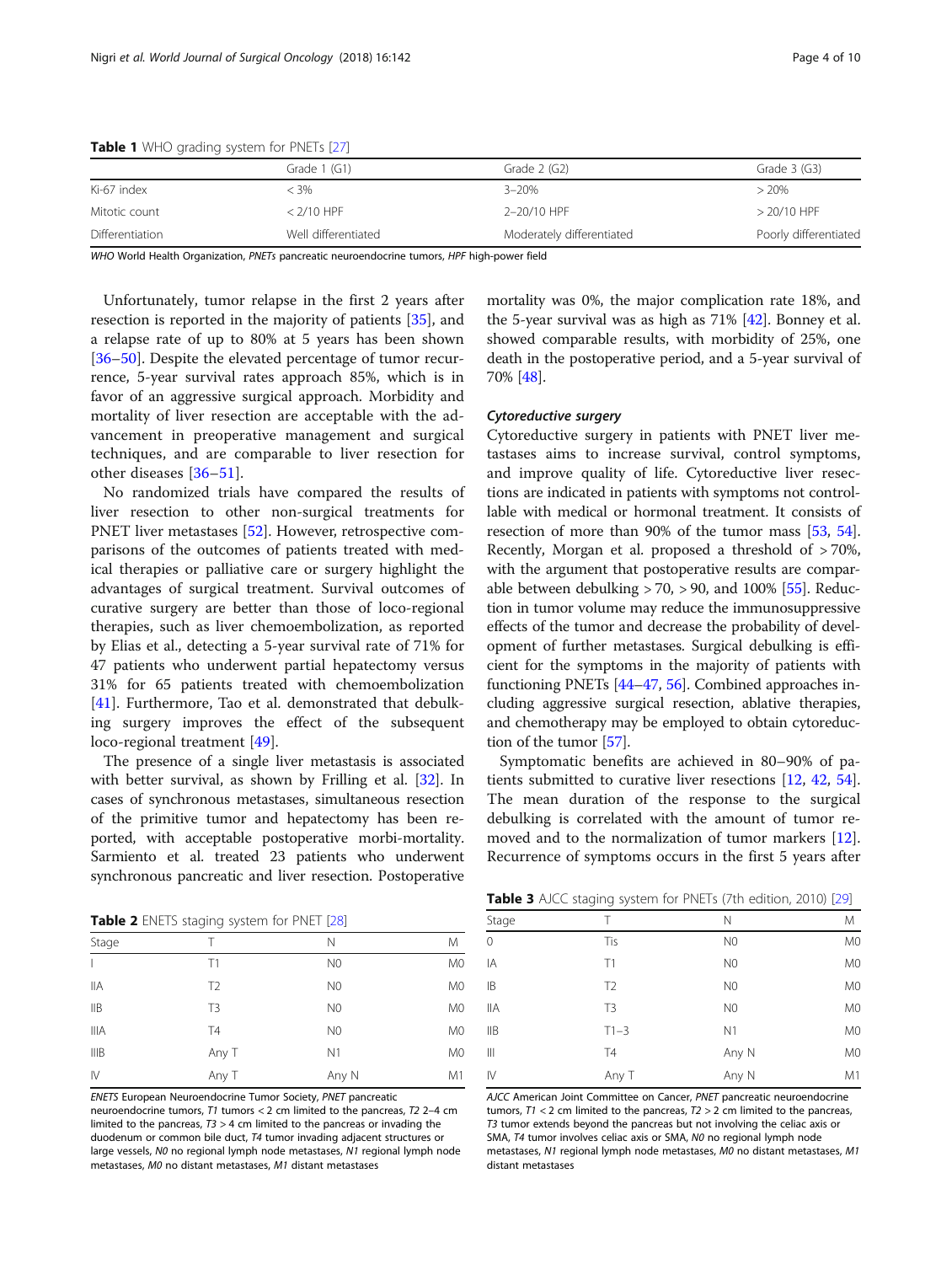#### Liver transplantation

Liver transplantation represents a potentially curative treatment for liver metastases from PNETs. Early results are promising, and future development of this strategy is possible. Orthotropic liver transplantation (OLT) has been proposed for PNETs for two reasons: the less-aggressive biological behavior of neuroendocrine metastases compared to other metastases and the low percentage of patients with PNET liver metastases candidates for R0 liver resections [[8](#page-6-0), [61](#page-8-0)]. However, this indication is restricted because of the lack of donors and the perplexity in allocation of organs to oncological patients. Furthermore, the first studies on liver transplantation for metastatic neuroendocrine tumors were not concordant and reported mediocre results. This was due in part to the lack of valid and homogeneous selection criteria [\[61](#page-8-0)–[67](#page-8-0)].

Liver transplantation is considered reasonable if expected overall survival is more than 70% at 5 years and disease-free survival is more than 50% [[8\]](#page-6-0). The best candidates in this setting are young patients  $\langle$  < 50 years old), with no extrahepatic lesions, well-differentiated tumors, and low levels of Ki-67. Mazzaferro et al. proposed the following inclusion criteria [[8](#page-6-0)]: diagnosis of low-grade NET confirmed by histological examination (with low expression of Ki-67), location of the primary tumor in an anatomic area tributary to the portal vein, primary tumor already resected with clear margins, < 50% of liver involvement, stable disease during 6 months before OLT, and age < 55 years. Recently, a comprehensive review showed encouraging 5-year survival after OLT for NET, but a high recurrence rate [\[68](#page-8-0)]. So at present, liver transplantation does not represent routine care in this setting and is considered investigational and allowed in the setting of clinical studies [\[69](#page-8-0)].

Another debated point is the indication for primary tumor resection in patients with unresectable metastatic disease. Recent retrospective studies [\[70](#page-8-0)] and a metaanalysis showed that the palliative resection of the primary tumor in patients with PNETs and unresectable liver metastases may increase long-term survival. The meta-analysis by Zhou and colleagues included 10 studies, with a total of 1226 patients undergoing primary tumor resection and 1623 patients who did not have surgery [\[71](#page-8-0)]. The results of the meta-analysis showed a significantly longer survival in patients who had surgical resection of the primary tumor (at 5 years, 35.7–83% surviving patients in the surgical group versus 5.4–50% in the non-surgical group) [[71](#page-8-0)].

#### Liver-directed therapies

Liver-directed therapies used to treat PNET metastases include radiofrequency ablation (RFA), cryoablation, alkalization, transarterial embolization (TAE), and transarterial chemoembolization (TACE) [\[72](#page-8-0)].

#### Ablative therapies

RFA is a safe technique, generally used to treat unresectable metastases smaller than 5 cm. Associated morbidity is low and mainly consists in bleeding and abscess formation [[73\]](#page-8-0). RFA is effective to treat symptoms related to liver metastases and hormone secretion, even if the tumor size represents a limiting factor. RFA is less useful for tumors > 5 cm, even if repeat ablation sessions are possible [\[37\]](#page-7-0). The location of the lesion should be considered, because RFA may be contraindicated for liver metastases near to vital structures or at the liver surface. Cryotherapy is another suitable option, and percutaneous ethanol injection is an alternative in cases where tumors are close to vital structures or vessels [[74\]](#page-8-0).

#### Hepatic arterial embolization

The rationale of hepatic transarterial embolization is that neuroendocrine metastases receive most of their blood supply from the hepatic artery, whereas normal liver parenchyma gets 75% of its blood supply from the portal vein flow [\[75\]](#page-8-0). Both TAE and TACE effectively reduce tumor size and improve patients' symptoms. No randomized studies comparing the two techniques have been published nor studies comparing embolization techniques with cytoreductive surgery in the palliative segment. Embolization is not associated with risks of tumor dissemination (this is an advantage compared to RFA). During TAE, embolization is performed using lipiodol, gem foam particles, polyvinyl alcohol foam, or bland microspheres, whereas for TACE, chemotherapeutic agents are added, leading to an intra-tumoral drug concentration over 20 times greater than those obtained with systemic administration. Furthermore, both provoke tumor ischemia. Commonly used drugs are doxorubicin, melphalan, and streptozocin. Minor side effects of the procedure are fever, leukocytosis, abdominal pain, and liver cytolysis.

Morbidity rate is low, even if serious complications, such as liver abscess, gallbladder necrosis, bowel ischemia, pleural effusion, and hepatic failure, have been reported [\[76](#page-8-0)]. Tumor response is objectivized in 25– 86% of cases, and the duration of the response ranges from 6 to 45 months [[77](#page-8-0)–[79\]](#page-8-0). In a recent series, clinical improvement and tumor response were observed in 95% of patients, with median time to tumor progression of  $14 \pm 16$  months and median overall survival of  $22 \pm 16$ 18 months [\[80](#page-8-0)].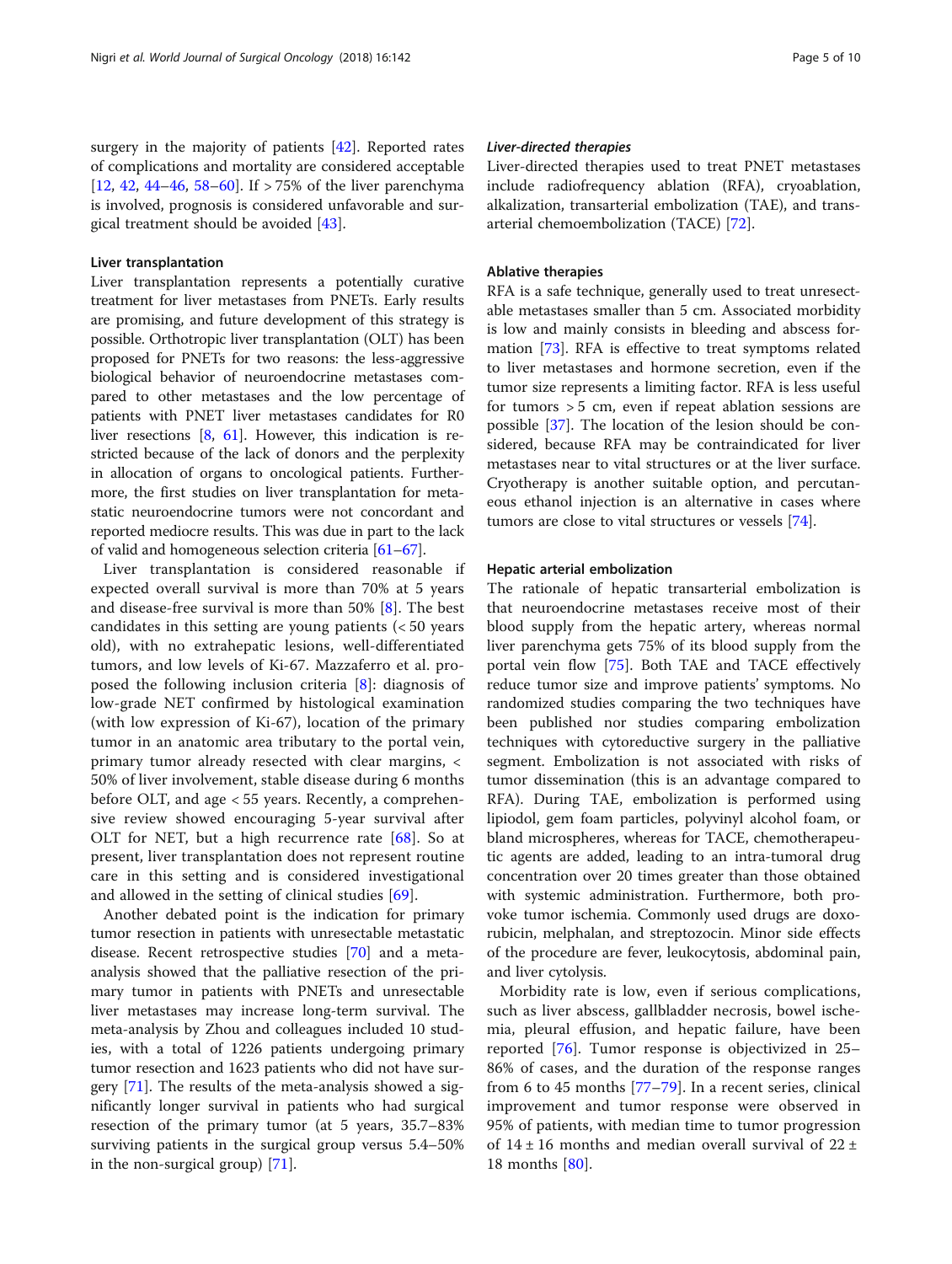Both TAE and TACE are considered for palliation in unresectable tumors, especially for functioning tumors with symptoms not controlled by medical therapy. Contraindications of TAE and TACE include portal vein occlusion, insufficient liver reserve, and poor performance status. In patients with previous pancreaticoduodenectomy, transarterial therapies are generally contraindicated, due to higher risks of post-procedure morbidity. Liver-directed therapies may also be proposed in patients with extrahepatic metastases to control liver disease and symptoms [[80](#page-8-0)–[83\]](#page-8-0).

Selective internal radiotherapy (SIRT) consists of embolization with 90Yttrium microsphere, a beta-emitter that results in tissue penetration of 2.5 mm. Published data on SIRT show a response rate of 55% and stabilization of the disease in 32% of cases [\[84](#page-8-0)–[87](#page-8-0)]. More recently, an overall disease control rate of 88.9% at 3 months after therapy has been demonstrated, confirming its effectiveness in treating unresectable PNET liver metastases [\[30\]](#page-7-0). SIRT is contraindicated in cases of aberrant vessels with shunt to the gastrointestinal tract, compromised portal veins, and inadequate liver functional reserve to avoid potentially serious complications.

#### Medical therapy

Medical therapy is indicated for advanced unresectable PNETs and includes drugs acting on hormone receptors, conventional chemotherapy, and molecular target therapy [[88\]](#page-8-0).

Somatostatin analogs (SSAs) act on somatostatin receptors and are effective in controlling hormonal secretion and tumor growth. Either functioning or non-functioning PNETs express at least one of the five subtypes of somatostatin receptor (SSTR). Different SSAs have specific affinity for different SSTRs [\[89\]](#page-8-0). Octreotide and lanreotide have high affinity for SSTR2 and bind to SSTR5, whereas the recent analog pasireotide binds with high affinity to SSTR1, SSTR2, SSTR3, and SSTR5 [\[89,](#page-8-0) [90\]](#page-8-0). Several studies and a randomized controlled trial advocate the use of SSAs to control tumor growth and symptoms in this setting [\[89,](#page-8-0) [91](#page-8-0), [92\]](#page-8-0). The randomized controlled trial by Rinke et al. demonstrated that long-acting octreotide is efficacious on both functioning and non-functioning tumors, with a 66.7% reduction in the risk of disease progression in treated patients compared to patients taking a placebo [[92](#page-8-0)]. However, these results referred to a specific setting of patients with limited liver involvement  $( \leq 10\%)$  and already resected primary tumors. Further randomized trials to confirm these data in other patient categories are needed. The CLARINET (Controlled Study on Lanreotide Antiproliferative Response in NETs) study is an ongoing trial, which aims to evaluate the efficacy of lanreotide in patients with well or moderately differentiated, non-functioning NETs with Ki-67% expression  $\lt 10\%$  [\[93\]](#page-8-0). A

number of other previous studies have advocated for the efficacy of SSAs on PNETs, with tumor stabilization reported in 40–80% of patients and objective tumor response (demonstrated by reduction of tumor volume) in about 10% of patients [\[94](#page-8-0)–[96](#page-8-0)]. If treatment with SSAs at standard dose fails, management options include shortening of SSA administration intervals or augmentation of SSA dosage. For patients with progressing tumors, administration of SSAs every 21 days was compared to administration every 28 days, demonstrating a longer time to progression, better symptom control, and reduction in the serum level of tumor markers in the group with the shorter interval of administration [\[97\]](#page-8-0). SSAs are well tolerated and have generally mild side effects. Long-term side effects include gallbladder lithiasis (1%), glucose intolerance or diabetes, and steatorrhea [[96](#page-8-0)].

Alpha-interferon may be associated with somatostatin analogs for palliation or hormonal symptoms, with tumor stabilization occurring in 30–80% of patients. Reduction of tumor volume occurs only in a small percentage of patients [\[98\]](#page-8-0). Side effects are frequent and include flu-like symptoms (80–90%), anorexia, weight loss, fatigue, bone marrow or liver toxicity, and autoimmune disorders.

Systemic chemotherapy is only indicated for advanced and unresectable PNETs and may consist in the administration of various cytotoxic agents, such as streptozotocin, cisplatin, dacarbazine, doxorubicin, and 5-fluorouracil [\[99](#page-8-0)]. The efficacy of the combination of streptozotocin with 5-fluorouracil (5-FU) and/or epirubicin in treating G1/G2 pNENs has been demonstrated, with a reported objective response rate of 20–45% [\[100](#page-8-0), [101](#page-8-0)]. Alternative options include temozolomide alone or in combination with capecitabine, leading to a partial response rate of 70%, median progression-free survival (PFS) of 18 months, and 2-year survival of 92% in cases of metastatic, well-differentiated PNETs [[102\]](#page-9-0). For high-grade tumors with poor differentiation, platinum-based regimes are preferred. Response rates of 42–67% have been obtained combining cisplatin and etoposide [[103\]](#page-9-0). Saif et al. suggested the use of capecitabine/ temozolomide (CAPTEM) regimen in patients with failure of the previous therapy [[104\]](#page-9-0).

### Targeted therapies

Recent advancements in comprehension of the pathogenesis and molecular mechanisms of PNETs have allowed the development and introduction of novel targeted therapies in the clinical practice. The mTOR protein is a serine/threonine kinase, and a key component of a cellular pathway playing an important role in the regulation of cell growth and proliferation. mTOR is upregulated in several tumors, including PNETs [\[105\]](#page-9-0). Everolimus is an mTOR inhibitor that has shown efficacy in phase II and phase III studies in patients with PNETs [\[106](#page-9-0)]. The RADIANT3 study randomized patients with advanced PNET into two groups: patients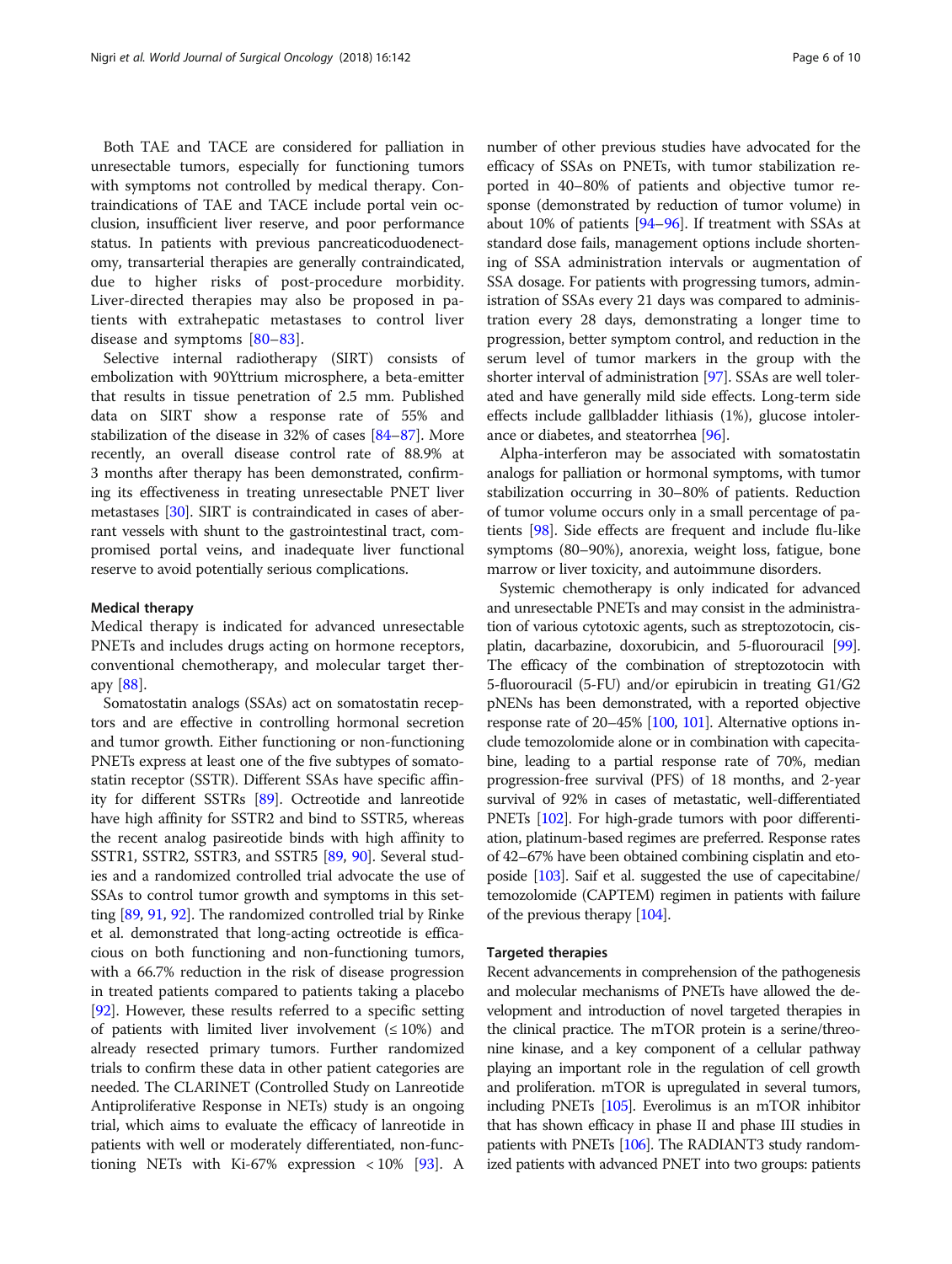<span id="page-6-0"></span>receiving everolimus (10 mg per day) (group 1) and patients receiving a placebo (group 2). Patients treated with everolimus had significantly longer PFS (11 versus 4.6 months) than patients receiving placebo [\[107](#page-9-0)]. Side effects include stomatitis, rash, fatigue, diarrhea, hyperglycemia, and hematological and pneumological effects.

Sunitinib is an inhibitor of the tyrosine kinases PDGFR, VEGFR-1, VEGFR-2, c-KIT, and FLIT3 [[108](#page-9-0), [109](#page-9-0)]. The rationale for its use in the treatment of PNETs is the frequent overexpression of VEGF or VEGFR by these tumors. A phase III study comparing sunitinib to a placebo has shown a response rate of 9.3% and an increased PFS of 11.1 months in the group treated with sunitinib (versus PFS of 5.5 months in the placebo group) [[110](#page-9-0)]. Side effects of sunitinib include diarrhea, nausea, vomiting, asthenia, fatigue, hypertension, and neutropenia. Raymond et al. reported a partial tumor response in 42% of patients and stable disease in 33% of patients after treatment with 37.5 mg/day of sunitinib [\[110\]](#page-9-0).

Radiolabeled somatostatin analogs represent a new treatment option in patients with strong radiotrace uptake on SRS [\[111](#page-9-0)]. Peptide receptor radionuclide therapy (PRRT) with radiolabeled SSAs allows administration of targeted radiotherapy to the tumor tissue and its metastases [[112](#page-9-0)]. The most used radiolabels are 90Yttrium, a high-energy beta-particle emitter, and 177Lutetium, which emits beta particles and gamma rays. Even if complete tumor response is rare with this treatment (0–6%), results are encouraging, with partial tumor regression in 7–37% of patients and stabilization in 42–86% using 90Yttriumlabeled SSAs [\[112](#page-9-0)–[114\]](#page-9-0). 177Lutetium octreotate was used on 510 patients, 40% of whom had PNETs, and partial response was observed in 28% of cases, with stabilization of the disease in 35% [\[115,](#page-9-0) [116\]](#page-9-0). PRRT is a promising therapeutic option, even if still investigational.

## Conclusions

Therapeutic options for patients with liver metastases from pancreatic neuroendocrine tumors include surgery, loco-regional therapies, and medical therapies. Surgery represents the only potentially curative treatment and should be proposed for resectable patients, even if relapse rates are high. Efficacy of medical treatment has increased with advances in targeted therapies, such as everolimus and sunitinib, and with the introduction of radiolabeled somatostatin analogs. Several techniques for loco-regional control of metastases are available, including chemo- or radioembolization. Treatment of patients with pancreatic neuroendocrine metastases should be multidisciplinary, must be personalized according to the features of individual patients and tumors, and should take into account all possible options in order to provide the best possible results in terms of survival and quality of life.

#### Abbreviations

5-FU: 5-Fluororacil; PFS: Progression-free survival; PNET: Pancreatic neuroendocrine tumor; PRRT: Peptide receptor radionuclide therapy; RFA: Radiofrequency ablation; SSAs: Somatostatin analogs; SSTR: Somatostatin receptor; TACE: Transarterial chemoembolization; TAE: Transarterial embolization; SIRT: Selective internal radiotherapy; OLT: Orthotropic liver transplantation

#### Authors' contributions

GN, NP, TD, and GR made substantial contribution to the conception and design, acquisition of data, and analysis and interpretation of data and have been involved in drafting the manuscript and revising it critically for important intellectual content. LM, AC, GM, RP, and PA made substantial contribution to the acquisition of data and have been involved in revising the manuscript critically for important intellectual content. GN, NP, TD, GR, LM, AC, GM, RP, and PA give final approval of the version to be published, take public responsibility for appropriate portions of the content, and agree to be accountable for all aspects of the work in ensuring that questions related to the accuracy or integrity of any part of the work are appropriately investigated and resolved. All authors read and approved the final manuscript.

#### Ethics approval and consent to participate

Not applicable.

#### Consent for publication

Not applicable.

#### Competing interests

The authors declare that they have no competing interests.

#### Publisher's Note

Springer Nature remains neutral with regard to jurisdictional claims in published maps and institutional affiliations.

#### Author details

<sup>1</sup>Department of Medical and Surgical Science and Translational Medicine, St Andrea Hospital Rome, Sapienza University of Rome, Via di Grottarossa 1035, 00189 Rome, Italy. <sup>2</sup> Digestive Surgery, Hepatobiliopancreatic Surgery and Liver Transplantation, UPEC University, Henri Mondor Hospital, Creteil, France. <sup>3</sup>Department of Digestive Surgery and Liver Transplantation, Nice University Hospital, Nice, France.

#### Received: 11 January 2018 Accepted: 5 July 2018 Published online: 14 July 2018

#### References

- 1. Frilling A, Modlin IM, Kidd M, Russell C, Breitenstein S, Salem R, Kwekkeboom D, et al. Recommendations for management of patients with neuroendocrine liver metastases. Lancet Oncol. 2014;15:e8–21.
- 2. Lawrence B, Gustafsson BI, Chan A, Svejda B, Kidd M, Modlin IM. The epidemiology of gastroenteropancreatic neuroendocrine tumors. Endocrinol Metab Clin N Am. 2011;40:1–18.
- 3. Sandvik OM, Soreide K, Gudlaugsson E, Kvaloy JT, Soreide JA. Epidemiology and classification of gastroenteropancreatic neuroendocrine neoplasms using current coding criteria. Br J Surg. 2016;103:226–32.
- 4. Vagefi PA, Razo O, Deshpande V, McGrath DJ, Lauwers GY, Thayer SP, et al. Evolving patterns in the detection and outcomes of pancreatic neuroendocrine neoplasms: the Massachusetts General Hospital experience from 1977 to 2005. Arch Surg. 2007;142:347–54.
- 5. Rindi G, Capella C, Solcia E. Introduction to a revised clinicopathological classification of neuroendocrine tumors of the gastroenteropancreatic tract. Q J Nucl Med. 2000;44:13–21.
- 6. Cheslyn-Curtis S, Sitaram V, Williamson RC. Management of non-functioning neuroendocrine tumours of the pancreas. Br J Surg. 1993;80:625–7.
- 7. Eriksson B, Oberg K. Neuroendocrine tumours of the pancreas. Br J Surg. 2000;87:129–31.
- 8. Mazzaferro V, Pulvirenti A, Coppa J. Neuroendocrine tumors metastatic to the liver: how to select patients for liver transplantation? J Hepatol. 2007;47:460–6.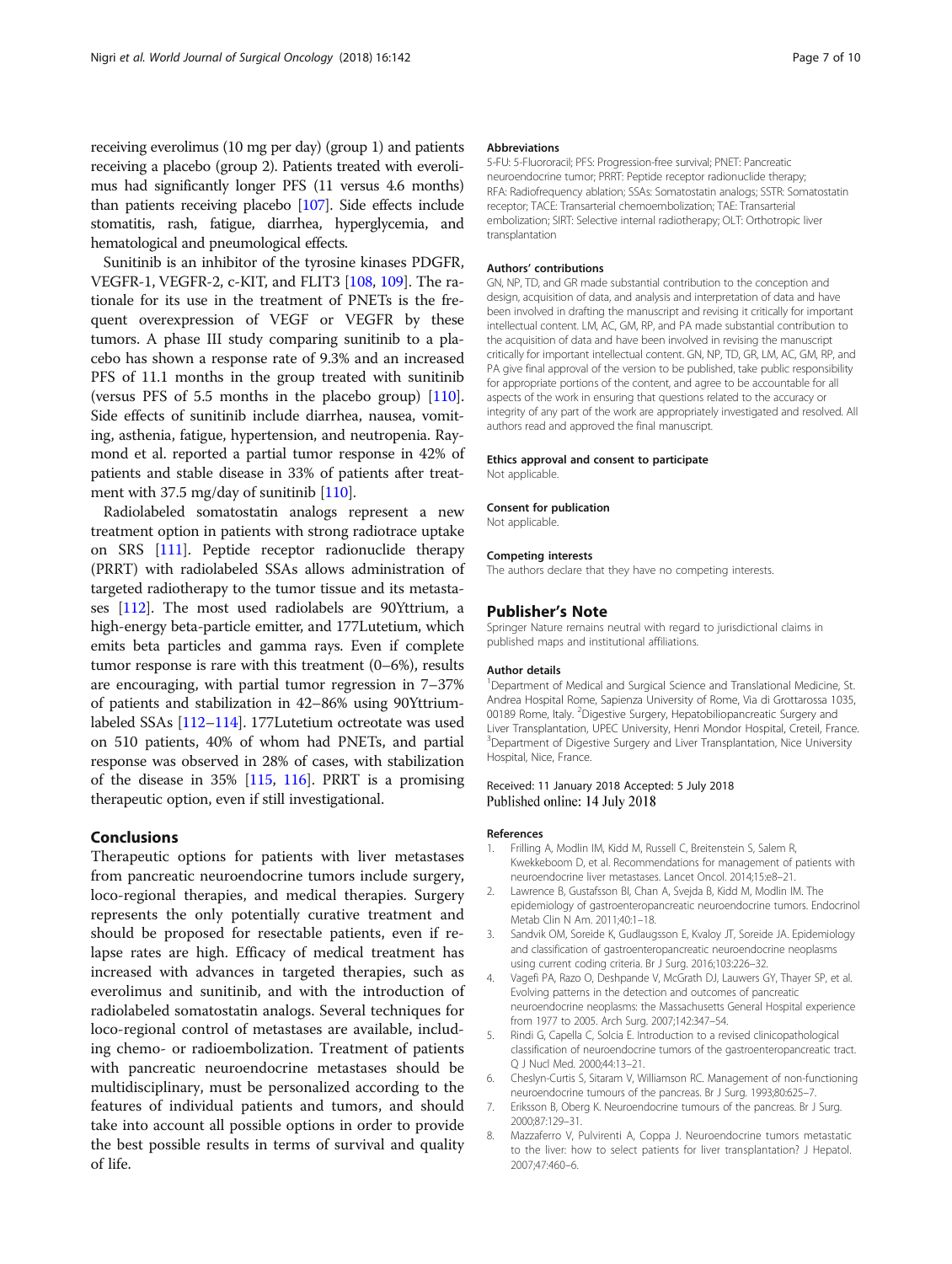- <span id="page-7-0"></span>9. Norton JA. Endocrine tumours of the gastrointestinal tract. Surgical treatment of neuroendocrine metastases. Best Pract Res Clin Gastroenterol. 2005;19:577–83.
- 10. Madeira I, Terris B, Voss M, Denys A, Sauvanet A, Flejou JF, et al. Prognostic factors in patients with endocrine tumours of the duodenopancreatic area. Gut. 1998;43:422–7.
- 11. Yu F, Venzon DJ, Serrano J, Goebel SU, Doppman JL, Gibril F, et al. Prospective study of the clinical course, prognostic factors, causes of death, and survival in patients with long-standing Zollinger-Ellison syndrome. J Clin Oncol. 1999;17:615–30.
- 12. Que FG, Nagorney DM, Batts KP, Linz LJ, Kvols LK. Hepatic resection for metastatic neuroendocrine carcinomas. Am J Surg. 1995;10:36–43.
- 13. Maithel SK, Fong Y. Hepatic ablation for neuroendocrine tumor metastases. J Surg Oncol. 2009;100:635–8.
- 14. Frilling A, Sotiropoulos GC, Li J, Kornasiewicz O, Plöckinger U. Multimodal management of neuroendocrine liver metastases. HPB (Oxford). 2010;12:361–79.
- 15. Rossi RE, Massironi S, Conte D, Peracchi M. Therapy for metastatic pancreatic neuroendocrine tumors. Ann Transl Med. 2014;2:8.
- 16. Singh S, Law C. Chromogranin A: a sensitive biomarker for the detection and post-treatment monitoring of gastroenteropancreatic neuroendocrine tumors. Expert Rev Gastroenterol Hepatol. 2012;6:313–34.
- 17. Kanakis G, Kaltsas G. Biochemical markers for gastroenteropancreatic neuroendocrine tumours (GEP-NETs). Best Pract Res Clin Gastroenterol. 2012;26:791–802.
- 18. Ardill JE, Erikkson B. The importance of the measurement of circulating markers in patients with neuroendocrine tumours of the pancreas and gut. Endocr Relat Cancer. 2003;10:459–62.
- 19. Ro C, Chai W, Yu VE, Yu R. Pancreatic neuroendocrine tumors: biology, diagnosis, and treatment. Chin J Cancer. 2013;32:312–24.
- 20. O'Grady HL, Conlon KC. Pancreatic neuroendocrine tumours. Eur J Surg Oncol. 2008;34:324–32.
- 21. Xiang G, Liu X, Tan C, Zhang H, Mai G, Zheng Z. Diagnosis and treatment of VIPoma: a case report and literature review in China. Pancreas. 2012;41:806–7.
- 22. Diakatou E, Alexandraki KI, Tsolakis AV, Kontogeorgos G, Chatzellis E, Leonti A, et al. Somatostatin and dopamine receptor expression in neuroendocrin neoplasms: correlation of immunohistochemical findings with somatostatin receptor scintigraphy visual scores. Clin Endocrinol. 2015;83:420–8.
- 23. Tan TH, Lee BN, Hassan SZ. Diagnostic value of (68)Ga-DOTATATE PET/CT in liver metastases of neuroendocrine tumours of unknown origin. Nucl Med Mol Imaging. 2014;48:212–5.
- 24. Ng CS, Hobbs BP, Chandler AG, Anderson EF, Herron DH, Charnsangavej C, et al. Metastases to the liver from neuroendocrine tumors: effect of duration of scan acquisition on CT perfusion values. Radiology. 2013;269:758–67.
- 25. Ambrosini V, Morigi JJ, Nanni C, Castellucci P, Fanti S. Current status of PET imaging of neuroendocrine tumors ([18F]FDOPA, [68Ga]tracers, [11C]/[18F]- HTP). Q J Nucl Med Mol Imaging. 2015;59:58–69.
- 26. Armbruster M, Zech CJ, Sourbron S, Ceelen F, Auernhammer CJ, Rist C, et al. Diagnostic accuracy of dynamic gadoxetic-acid-enhanced MRI and PET/CT compared in patients with liver metastases from neuroendocrine neoplasms. J Magn Reson Imaging. 2014;40:457–66.
- 27. Klimsta DS, Armold R, Capella C, et al. Neuroendocrine neoplasms of the pancreas. In: Bosman F, Carneiro F, Hruban RH, et al., editors. WHO classification of tumours of the digestive system. Lyon: IARC Press; 2010. p. 322–6.
- 28. Rindi G, Kloppel G, Alhman H, Caplin M, Couvelard A, de Herder WW, et al. TNM staging of foregut (neuro)endocrine tumors: a consensus proposal including a grading system. Virchows Arch. 2006;449:395–401.
- 29. Exocrine and Endocrine Pancreas. AJCC Cancer Staging Manual. New York: Springer; 2010. p. 241–9.
- 30. Jia Z, Paz-Fumagalli R, Frey G, Sella DM, McKinney JM, Wang W. Singleinstitution experience of radioembolization with yttrium-90 microspheres for unresectable metastatic neuroendocrine liver tumors. J Gastroenterol Hepatol. 2017;32:1617–23.
- 31. Hodul PJ, Strosberg JR, Kvols LK. Aggressive surgical resection in the management of pancreatic neuroendocrine tumors: when is it indicated? Cancer Control. 2008;15:314–21.
- 32. Frilling A, Li J, Malamutmann E, Schmid KW, Schmid KW, Bockisch A, Broelsch CE. Treatment of liver metastases from neuroendocrine tumours in relation to the extent of hepatic disease. Br J Surg. 2009;96:175–84.
- 33. Alagusundaramoorthy SS, Gedaly R. Role of surgery and transplantation in the treatment of hepatic metastases from neuroendocrine tumor. World J Gastroenterol. 2014;20:14348–58.
- 34. Chen X, Ren H, Chi Y, He S, Huang Z, Hu X, Zhao H. Resection of postoperative liver metastasis from pancreatic neuroendocrine tumors: report of one case. Transl Gastroenterol Hepatol. 2016;1:47.
- 35. Gomez D, Malik HZ, Al-Mukthar A, Menon KV, Toogood GJ, Lodge JP, et al. Hepatic resection for metastatic gastrointestinal and pancreatic neuroendocrine tumours: outcome and prognostic predictors. HPB (Oxford). 2007;9:345–51.
- 36. Mayo SC, de Jong MC, Pulitano C, Clary BM, Reddy SK, Gamblin TC, et al. Surgical management of hepatic neuroendocrine tumor metastasis: results from an international multi-institutional analysis. Ann Surg Oncol. 2010;17:3129–36.
- 37. Eriksson J, Stålberg P, Nilsson A, Krause J, Lundberg C, Skogseid B, et al. Surgery and radiofrequency ablation for treatment of liver metastases from midgut and foregut carcinoids and endocrine pancreatic tumors. World J Surg. 2008;32:930–8.
- 38. Elias D, Goéré D, Leroux G, Dromain C, Leboulleux S, de Baere T, et al. Combined liver surgery and RFA for patients with gastroenteropancreatic endocrine tumors presenting with more than 15 metastases to the liver. Eur J Surg Oncol. 2009;35:1092–7.
- 39. Abood GJ, Go A, Malhotra D, Shoup M. The surgical and systemic management of neuroendocrine tumors of the pancreas. Surg Clin North Am. 2009;89:249–66.
- 40. Musunuru S, Chen H, Rajpal S, Stephani N, McDermott JC, Holen K, et al. Metastatic neuroendocrine hepatic tumors: resection improves survival. Arch Surg. 2006;141:1000–4.
- 41. Elias D, Lasser P, Ducreux M, Duvillard P, Ouellet JF, Dromain C, et al. Liver resection (and associated extrahepatic resections) for metastatic welldifferentiated endocrine tumors: a 15-year single center prospective study. Surgery. 2003;133:375–82.
- 42. Sarmiento JM, Que FG, Grant CS, Thompson GB, Farnell MB, Nagorney DM. Concurrent resections of pancreatic islet cell cancers with synchronous hepatic metastases: outcomes of an aggressive approach. Surgery. 2002;132:976–82.
- 43. Chamberlain RS, Canes D, Brown KT, Saltz L, Jarnagin W, Fong Y, et al. Hepatic neuroendocrine metastases: does intervention alter outcomes? J Am Coll Surg. 2000;190:432–45.
- 44. Chen H, Hardacre JM, Uzar A, Cameron JL, Choti MA. Isolated liver metastases from neuroendocrine tumors: does resection prolong survival? J Am Coll Surg. 1998;187:88–93.
- 45. Nave H, Mossinger E, Feist H, Lang H, Raab H. Surgery as primary treatment in patients with liver metastases from carcinoid tumors: a retrospective, unicentric study over 13 years. Surgery. 2001;129:170–5.
- 46. Jaeck D, Oussoultzoglou E, Bachellier P, Lemarque P, Weber JC, Nakano H, et al. Hepatic metastases of gastroenteropancreatic neuroendocrine tumors: safe hepatic surgery. World J Surg. 2001;25:689–92.
- 47. Norton JA, Warren RS, Kelly MG, Zuraek MB, Jensen RT. Aggressive surgery for metastatic liver neuroendocrine tumors. Surgery. 2003;134:1057–65.
- 48. Bonney GK, Gomez D, Rahman SH, Verbeke CS, Prasad KR, Toogood GJ, et al. Results following surgical resection for malignant pancreatic neuroendocrine tumours. A single institutional experience. JOP. 2008;9:19–25.
- 49. Tao L, Xiu D, Sadula A, Ye C, Chen Q, Wang H, et al. Surgical resection of primary tumor improves survival of pancreatic neuroendocrine tumor with liver metastases. Oncotarget. 2017;8:79785–92.
- 50. Watzka FM, Fottner C, Miederer M, Schad A, Weber MM, Otto G, et al. Surgical therapy of neuroendocrine neoplasm with hepatic metastasis: patient selection and prognosis. Langenbecks Arch Surg. 2015;400:349–58.
- 51. Genc CG, Klümpen HJ, van Oijen MGH, van Eijck CHJ, Nieveen van Dijkum EJM. A nationwide population-based study on the survival of patients with pancreatic neuroendocrine tumors in the Netherlands. World J Surg. 2018;42:490–7.
- 52. Du S, Wang Z, Sang X, Lu X, Zheng Y, Xu H, et al. Surgical resection improves the outcome of the patients with neuroendocrine tumor liver metastases: large data from Asia. Medicine (Baltimore). 2015;94:e388.
- 53. Gurusamy KS, Ramamoorthy R, Sharma D, Davidson BR. Liver resection versus other treatments for neuroendocrine tumours in patients with resectableliver metastases. Cochrane Database Syst Rev. 2009;(2):CD007060.
- 54. Chung MH, Pisegna J, Spirt M, Giuliano AE, Ye W, Ramming KP, et al. Hepatic cytoreduction followed by a novel long-acting somatostatin analog: a paradigm for intractable neuroendocrine tumors metastatic to the liver. Surgery. 2001;130:954–62.
- 55. Morgan RE, Pommier SJ, Pommier RF. Expanded criteria for debulking of liver metastasis also apply to pancreatic neuroendocrine tumors. Surgery. 2018;163:218–25.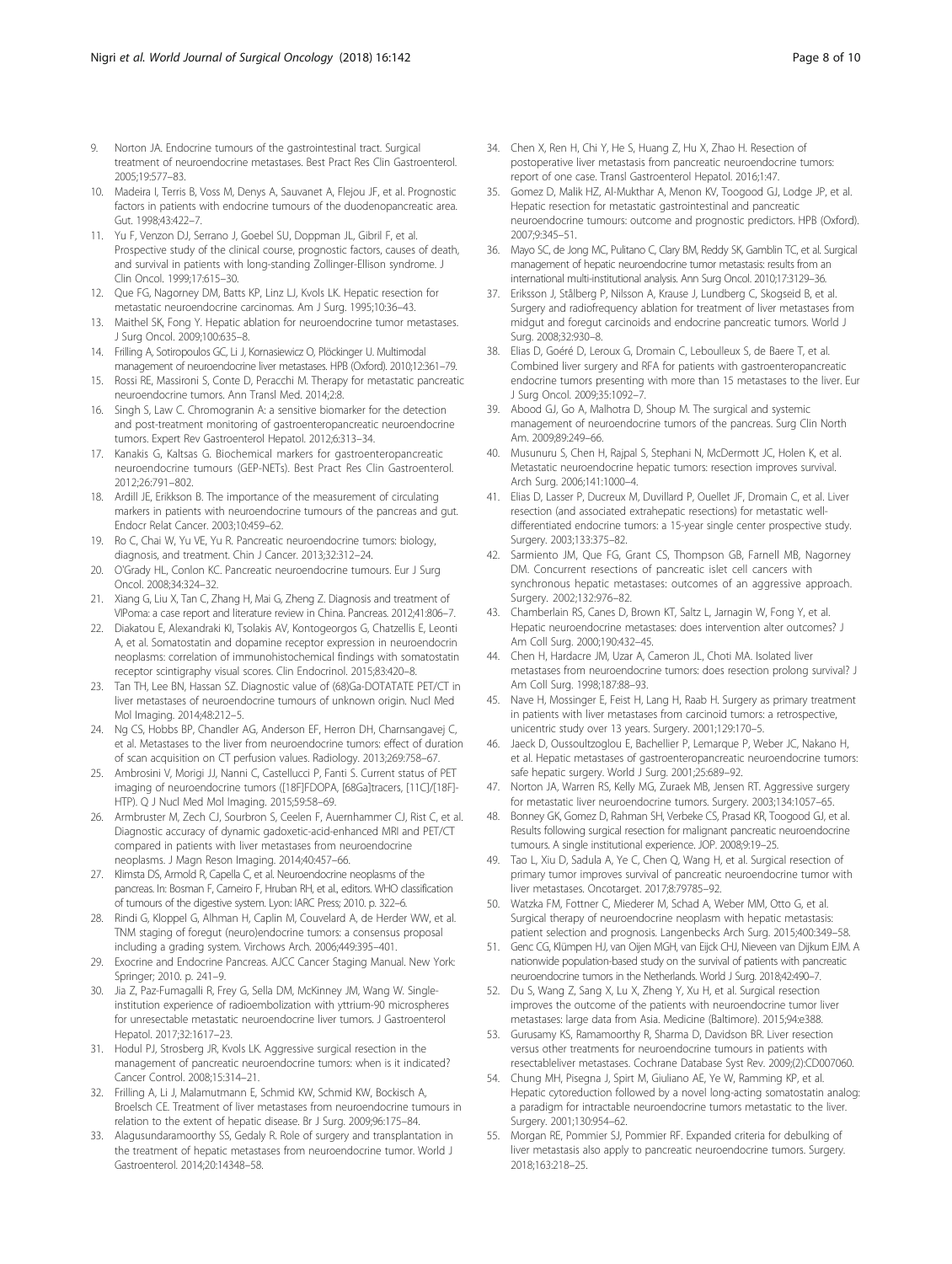- <span id="page-8-0"></span>56. Sarmiento JM, Heywood G, Rubin J, Ilstrup DM, Nagorney DM, Que FG. Surgical treatment of neuroendocrine metastases to the liver: a plea for resection to increase survival. J Am Coll Surg. 2003;197:29–37.
- 57. Carty SE, Jensen RT, Norton JA. Prospective study of aggressive resection of metastatic pancreatic endocrine tumors. Surgery. 1992;112:1024–32.
- 58. Wong KP, Tsang JS, Lang BH. Role of surgery in pancreatic neuroendocrine tumor. Gland Surg. 2018;7:36–41.
- 59. Öberg K. Management of functional neuroendocrine tumors of the pancreas. Gland Surg. 2018;7:20–7.
- 60. Jin K, Xu J, Chen J, Chen M, Chen R, Chen Y, et al. Surgical management for non-functional pancreatic neuroendocrine neoplasms with synchronous liver metastasis: a consensus from the Chinese Study Group for Neuroendocrine Tumors (CSNET). Int J Oncol. 2016;49:1991–2000.
- 61. Moris D, Tsilimigras DI, Ntanasis-Stathopoulos I, Beal EW, Felekouras E, Vernadakis S, et al. Liver transplantation in patients with liver metastases from neuroendocrine tumors: a systematic review. Surgery. 2017;162:525–36.
- 62. Lehnert T. Liver transplantation for metastatic neuroendocrine carcinoma: an analysis of 103 patients. Transplantation. 1998;27:1307–12.
- 63. Sposito C, Droz Dit Busset M, Citterio D, Bongini M, Mazzaferro V. The place of liver transplantation in the treatment of hepatic metastases from neuroendocrine tumors: pros and cons. Rev Endocr Metab Disord. 2017;18:473–83.
- 64. Shimata K, Sugawara Y, Hibi T. Liver transplantation for unresectable pancreatic neuroendocrine tumors with liver metastases in an era of transplant oncology. Gland Surg. 2018;7:42–6.
- Le Treut YP, Delpero JR, Dousset B, Cherqui D, Segol P, Mantion G, et al. Results of liver transplantation in the treatment of metastatic neuroendocrine tumors. A 31-case French multicentric report. Ann Surg. 1997;4:355–64.
- 66. Fernández JA, Robles R, Marín C, Hernández Q, Sánchez Bueno F, Ramírez P, et al. Role of liver transplantation in the management of metastatic neuroendocrine tumors. Transplant Proc. 2003;35:1832–3.
- 67. Olausson M, Friman S, Cahlin C, Nilsson O, Jansson S, Wängberg B, et al. Indications and results of liver transplantation in patients with neuroendocrine tumors. World J Surg. 2002;26:998–1004.
- 68. Rossi RE, Burroughs AK, Caplin ME. Liver transplantation for unresectable neuroendocrine tumor liver metastases. Ann Surg Oncol. 2014;21:2398–405.
- 69. NCCN Clinical Practice Guidelines in Oncology. Neuroendocrine tumors. [https://www.nccn.org/professionals/physician\\_gls/pdf/neuroendocrine.pdf.](https://www.nccn.org/professionals/physician_gls/pdf/neuroendocrine.pdf) Accessed May 14, 2018.
- 70. Lin C, Dai H, Hong X, Pang H, Wang X, Xu P, et al. The prognostic impact of primary tumor resection in pancreatic neuroendocrine tumors with synchronous multifocal liver metastases. Pancreatology. 2018. [Epub ahead of print]
- 71. Zhou B, Zhan C, Ding Y, Yan S, Zheng S. Role of palliative resection of the primary pancreatic neuroendocrine tumor in patients with unresectable metastatic liver disease: a systematic review and meta-analysis. Onco Targets Ther. 2018;11:975–82.
- 72. deBaere T, Deschamps F, Tselikas L, Ducreux M, Planchard D, Pearson E, et al. GEP-NETS UPDATE: interventional radiology: role in the treatment of liver metastases from GEP-NETs. Eur J Endocrinol. 2015;172:R151–66.
- 73. Karabulut K, Akyildiz HY, Lance C, Aucejo F, McLennan G, Agcaoglu O, et al. Multimodality treatment of neuroendocrine liver metastases. Surgery. 2011;150:316–25.
- 74. Cozzi PJ, Englund R, Morris DL. Cryotherapy treatment of patients with hepatic metastases from neuroendocrine tumors. Cancer. 1995;76:501–9.
- 75. Christante D, Pommier S, Givi B, Pommier R. Hepatic artery chemoinfusion with chemoembolization for neuroendocrine cancer with progressive hepatic metastases despite octreotide therapy. Surgery. 2008;144:885–93.
- 76. Akahori T, Sho M, Tanaka T, Nishiofuku H, Kinoshita S, Nagai M, et al. Significant efficacy of new transcatheter arterial chemoembolization technique for hepatic metastases of pancreatic neuroendocrine tumors. Anticancer Res. 2013;33:3355–8.
- 77. Fiore F, Del Prete M, Franco R, Marotta V, Ramundo V, Marciello F, et al. Transarterial embolization (TAE) is equally effective and slightly safer than transarterial chemoembolization (TACE) to manage liver metastases in neuroendocrine tumors. Endocrine. 2014;47:177–82.
- 78. Kennedy A, Bester L, Salem R, Sharma RA, Parks RW, Ruszniewski P. Role of hepatic intra-arterial therapies in metastatic neuroendocrinetumours (NET): guidelines from the NET-Liver-Metastases Consensus Conference. HPB (Oxford). 2015;17:29–37.
- 79. Gupta S. Intra-arterial liver-directed therapies for neuroendocrine hepatic metastases. Semin Intervent Radiol. 2013;30:28–38.
- 80. Grozinsky-Glasberg S, Kaltsas G, Kaltsatou M, Lev-Cohain N, Klimov A, Vergadis V, et al. Hepatic intra-arterial therapies in metastatic neuroendocrine tumors: lessons from clinical practice. Endocrine. 2018;60:499–509.
- 81. Okuyama H, Ikeda M, Takahashi H, Ohno I, Hashimoto Y, Mitsunaga S, et al. Transarterial (chemo)embolization for liver metastases in patients with neuroendocrine tumors. Oncology. 2017;92:353–9.
- 82. Gordon AC, Uddin OM, Riaz A, Salem R, Lewandowski RJ. Making the case: intra-arterial therapy for less common metastases. Semin Intervent Radiol. 2017;34:132–9.
- 83. Pelage JP, Fohlen A, Mitry E, Lagrange C, Beauchet A, Rougier P. Chemoembolization of neuroendocrine liver metastases using streptozocin and tris-acryl microspheres: Embozar (EMBOsphere + ZAnosaR) study. Cardiovasc Intervent Radiol. 2017;40:394–400.
- 84. Jia Z, Wang W. Yttrium-90 radioembolization for unresectable metastatic neuroendocrine liver tumor: a systematic review. Eur J Radiol. 2018;100:23–9.
- 85. Devcic Z, Rosenberg J, Braat AJ, Techasith T, Banerjee A, Sze DY, et al. The efficacy of hepatic 90Y resin radioembolization for metastatic neuroendocrine tumors: a meta-analysis. J Nucl Med. 2014;55:1404–10.
- 86. Turkmen C, Ucar A, Poyanli A, Vatankulu B, Ozkan G, Basaran M, et al. Initial outcome after selective intraarterial radionuclide therapy with yttrium-90 microspheres as salvage therapy for unresectable metastatic liver disease. Cancer Biother Radiopharm. 2013;28:534–40.
- 87. Kucuk ON, Soydal C, Lacin S, Ozkan E, Bilgic S. Selective intraarterial radionuclide therapy with Yttrium-90 (Y-90) microspheres for unresectable primary and metastatic liver tumors. World J Surg Oncol. 2011;9:86.
- 88. Alexander RA, Jensen RT. Pancreatic endocrine tumors. In: DeVita VT, Hellman S, Rosenberg SA, editors. Cancer: principles and practice of oncology. Philadelphia, PA: Lippincott Williams and Wilkins; 2001. p. 1788–813.
- Valle JW, Eatock M, Clueit B, Gabriel Z, Ferdinand R, Mitchell S. A systematic review of non-surgical treatments for pancreatic neuroendocrine tumours. Cancer Treat Rev. 2014;40:376–89.
- 90. Appetecchia M, Baldelli R. Somatostatin analogues in the treatment of gastroenteropancreatic neuroendocrine tumours, current aspects and new perspectives. J Exp Clin Cancer Res. 2010;29:19.
- 91. Strosberg J, Kvols L. Antiproliferative effect of somatostatin analogs in gastroenteropancreatic neuroendocrine tumors. World J Gastroenterol. 2010;16:2963–70.
- 92. Rinke A, Müller HH, Schade-Brittinger C, Klose KJ, Barth P, Wied M, et al. Placebo controlled, double-blind, prospective, randomized study on the effect of octreotide LAR in the control of tumor growth in patients with metastatic neuroendocrine midgut tumors: a report from the PROMID Study Group. J Clin Oncol. 2009;27:4656–63.
- Delavault P, Caplin ME, Liyange N, Blumberg J. The CLARINET study: assessing the effect of lanreotide autogel on tumor progression-free survival in patients with nonfunctioning gastroenteropancreatic neuroendocrine tumors. J Clin Oncol. 2012;30:abstr TPS4153.
- 94. Caplin ME, Pavel M, Ćwikła JB, Phan AT, Raderer M, Sedláčková E, et al. Lanreotide in metastatic enteropancreatic neuroendocrine tumors. N Engl J Med. 2014;371:224–33.
- 95. Jann H, Denecke T, Koch M, Pape UF, Wiedenmann B, Pavel M. Impact of octreotide long-acting release on tumour growth control as a first-line treatment in neuroendocrine tumours of pancreatic origin. Neuroendocrinology. 2013;98:137–43.
- 96. Wolin EM. The expanding role of somatostatin analogs in the management of neuroendocrine tumors. Gastrointest Cancer Res. 2012;5:161–8.
- 97. Ferolla P, Faggiano A, Grimaldi F, Ferone D, Scarpelli G, Ramundo V, et al. Shortened interval of long-acting octreotide administration is effective in patients with well-differentiated neuroendocrine carcinomas in progression on standard doses. J Endocrinol Investig. 2012;35:326–31.
- 98. Fazio N, de Braud F, Delle Fave G, Oberg K. Interferon-alpha and somatostatin analog in patients with gastroenteropancreaticneuroendocrine carcinoma: single agent or combination? Ann Oncol. 2007;18:13–9.
- 99. Sorscher S. Metastatic pancreatic poorly differentiated neuroendocrine carcinoma: current treatment considerations. Clin Adv Hematol Oncol. 2013;11:804–5.
- 100. Toumpanakis C, Meyer T, Caplin ME. Cytotoxic treatment including embolization/chemoembolization for neuroendocrine tumours. Best Pract Res Clin Endocrinol Metab. 2007;21:131–44.
- 101. Kouvaraki MA, Ajani JA, Hoff P, Wolff R, Evans DB, Lozano R, et al. Fluorouracil, doxorubicin, and streptozocin in the treatment of patients with locally